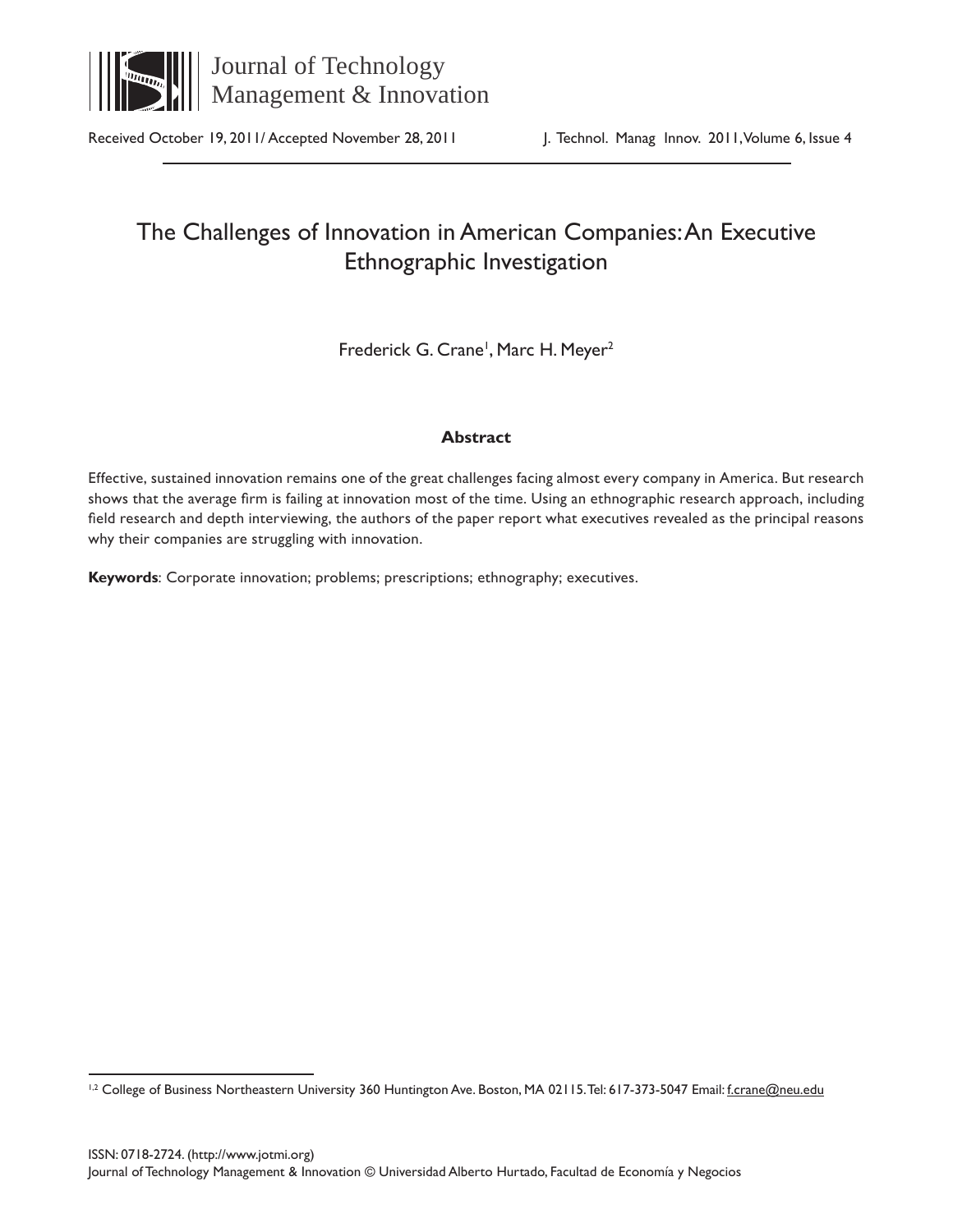#### **Introduction**

Effective, sustained innovation remains one of the great challenges facing industry. Keeley found that the average firm succeeds in innovation only four per cent of the time (2009), supporting similarly low successful new product introduction rates reported by Shilling and Hill (1998). There have been many reasons posited for the lack of innovation success. Taking a fresh look at the literature, these problems were readily grouped into three buckets of ideas: cultural and organizational barriers to innovation; strategic and marketing-related barriers to innovation; and process type barriers to innovation ( Foss et al, 2011; Utterback,1994; Shilling and Hill, 1998; Sharma, 1999).

The purpose of the research reported here was to learn how executives presently in industry view the challenges facing their companies in the innovation arena, and then to see how these perceptions matched up to the established precepts of innovation management. Further, we wanted to see if these executives were focusing on certain innovation challenges not yet well researched by academics with the hope of guiding the future work of ourselves and others.

To accomplish this goal, our protocol combined field visits with depth interviewing. We spent time in the field with executives, spending several days observing their activities and actions at times when, by their own agreement, they would be dealing with new products or services, or in some instances, running meetings where the focus was a new business or a new venture. This research method – one of close observation and depth interviewing – is called "ethnography" (Hammersley and Atkinson, 2007). Our role was simply to observe. We then conducted structured interviews, analyzed the content, and then populated the framework developed from the literature as well as positing new elements as of yet not well researched. This combination of validation and discovery forms the basis of this paper.

#### **Innovation Challenges: the Framework Emerging from the Literature**

As noted above, as we revisited leading works in the innovation field, the literature tended to fall into three major categories of thought: cultural and organizational barriers to innovation; strategy and marketing-related barriers; and process-related barriers.

Cultural and Organizational barriers: Numerous researchers attribute failure to innovate to corporate culture. Wycoff (2004), for instance, states that innovation is not part of the culture of most established firms. This anti-innovation culture directly impacts those individuals responsible for carrying innovation forward. The idea that culture, among other factors, can impede the introduction, absorption, and application of new knowledge within a corporation has been formalized into the concept of "absorptive capacity" by a number of scholars (Cohen and Levinthal, 1990; Lane and Lubatkin, 1998; Zahra and George, 2002 ).

Many researchers have also posited that organizations are simply not designed well for innovation. Among the tenants of the innovation literature focused on organizational barriers are the notions of top-down command and hierarchical approaches (Kanter, 2006); inflexibility to respond to change as well as new market and technical opportunities (Abernathy and Wayne, 1974; Tushman and O'Reilly, 1997), and organizational rigidities for transitioning to next generation business paradigms (Leonard-Barton, 1992) . Others have argued that large corporations require an organizational dualism that supports efficiency in core business but allows innovation for new business development (Zahra, 1999; Assink 2006). However, the validity of this dualism as a solution to innovation has recently been called in question (Burcharth and Ulhoi, 2011).

Many of the organizational concepts purported to impede innovation are also associated with the siloing of organizations – either on a functional basis or separating different businesses – to achieve efficiencies in execution of immediate tasks. That siloing, however, then impedes knowledge and technology sharing between groups that is often needed for new product or service innovation (Gerstner, 2002; Foster and Kaplan, 2001). Finally, some literature suggests that many organizations are structured to impede individual autonomy and experimentation and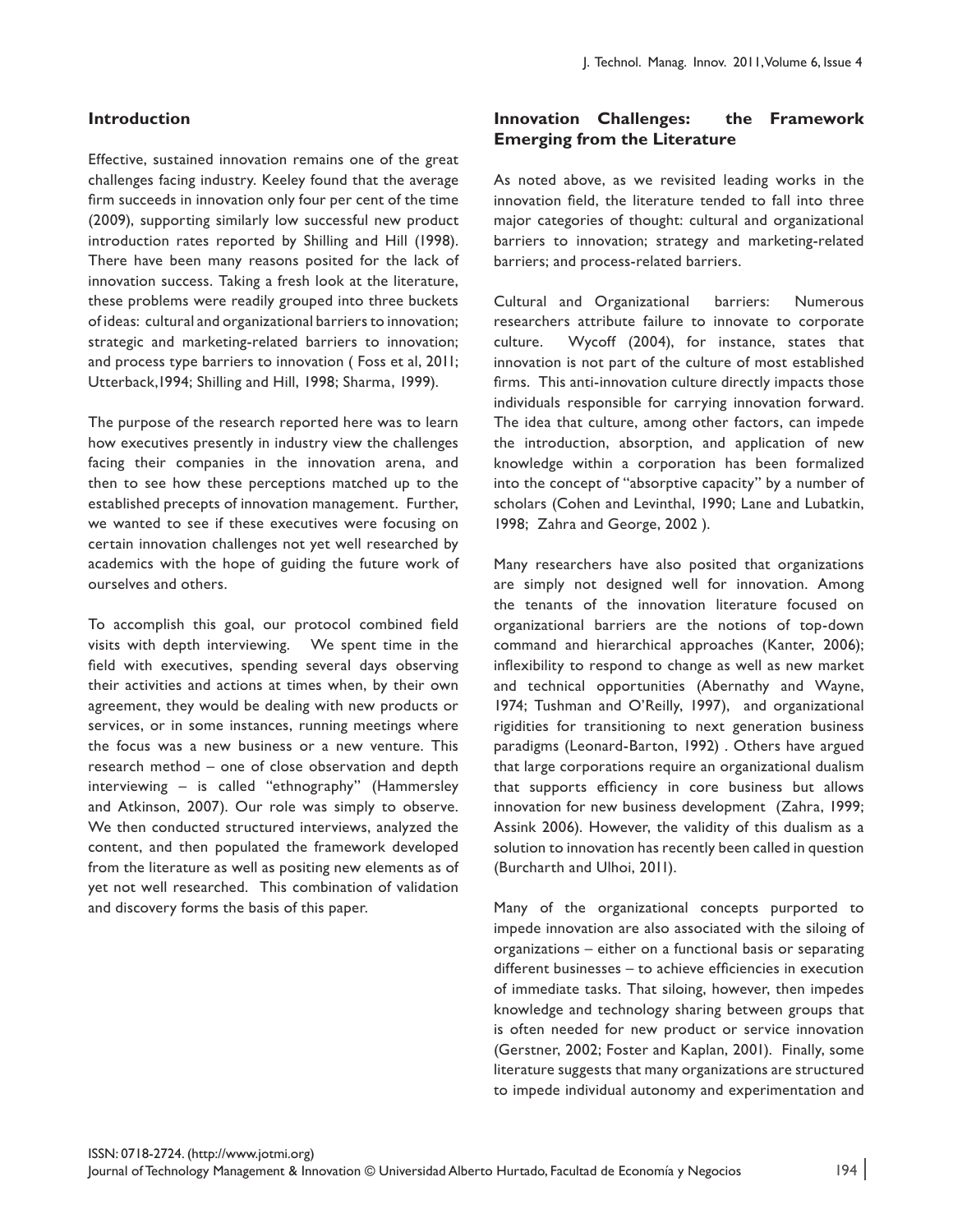prevent employees from engaging in innovative projects which can be viewed as potentially "career killing" (Adomzda et al 2009).

Strategic and marketing-related barriers to innovation: The literature focused on the strategic and marketingrelated elements as barriers to innovation is also broad and compelling. There is a strong stream of literature that posits a firm's self-perception of its mission, purpose, market focus, strategic intent, and strategic choice can be self-limiting and constrain true innovation (Abell, 1980; Levitt, 1975; Abernathy and Wayne, 1974; Utterback, 1994; Rumelt, 1974; Barghai et al, 1999; Zook, 2004; Foss et al, 2011). For example, Christensen's work (1997) synthesizes industry dynamics and innovation strategy by showing how industry leaders become so strategically focused on serving the needs of core customers that they fail to pay attention and innovate to serve the needs of new entrants coming into market. Some have referred to this as "milking the cow too long" (Menchin, 2004). Furthermore, some researchers have found that companies simply fail to understand the linkage between strategic intent and the adaptive/absorptive capabilities of the firm and when to emphasize these capabilities (Foss et al 2011).

Process related barriers to innovation: The processes of innovation and their potential to impede or enhance innovation success has been a central component of the innovation literature for some time (Cooper 1990, 1994; Henderson and Clark, 1990; Tabrizi and Walleigh, 1997; Ulrich and Eppinger, 2000; McGrath, 2000). In many cases, the literature focuses principally on processes involving "new product/service development" while neglecting other aspects of innovation such as services or business model innovation (Heskett et al, 1997). Moreover, there is much discussion as to whether or not formalized innovation processes, such as stage-gate systems have actually helped or hindered the realization of commercially successful innovation (Keeley, forthcoming).

Finally, substantial research has also focused on the methods and processes for clarifying the "fuzzy front end" of new product and service development. Failure to adequately understand user needs, both present and future has been cited frequently as a major innovation roadblock (Dodgson, Gann and Salter, 2005; Schrage, 2000). In response to this challenge, there is a growing body of work that explores new methods of user research, product design, and test marketing (Leonard-Barton and

Rayport, 1997; Norman 2002, Hammersley and Atkinson, 2007). Lead user research – and user as innovator - is also an important part of this research stream (von Hippel 1988, Thomke and von Hippel, 2002).

## **Study Method**

Our literature review showed two basic approaches to innovation research: the use of in-depth case studies in one or more companies, from which frameworks and methods emerged; or, the administration of questionnaires, from which data are gathered, combined, and heavily processed into "significant" results to test particular hypotheses. Both approaches are valid – and we, too, have engaged in both. However, for this study, our desire was to reengage directly with executives facing innovation problems in real-time, to gauge their reactions and decision-making against what we knew from the literature, and from this, to find the gaps.

The method we employed ethnography and depth interviewing of senior management. We sat down with executives, "off the record," to ask them about the present innovation challenges and as well as the innovative projects underway in their companies. We then spent several days within these companies observing employees and teams engaging in innovation projects. Forty-three individuals agreed to let us join them in staff meetings and project work that they deemed to be innovation-focused. Then, in follow-on sessions, we conducted semi-structured face-to-face interviews with these individuals.

Our interviewees consisted of CEOs, senior executives, heads of R&D divisions, and senior members of innovation teams. There was a good cross-section of industries including manufacturing, consumer packaged goods, technology-based companies and services firms. The number of corporations represented in the study group was 27, and the number of individuals, in total, was 43. These respondents were selected based on convenience and judgment and because we had access to such companies.

The structured interview portion of our field research was guided by the following questions posed to the interviewees:

(1) Is innovation an important part of your organization's future growth strategy?

(2) How satisfied are you with your organization's innovation efforts?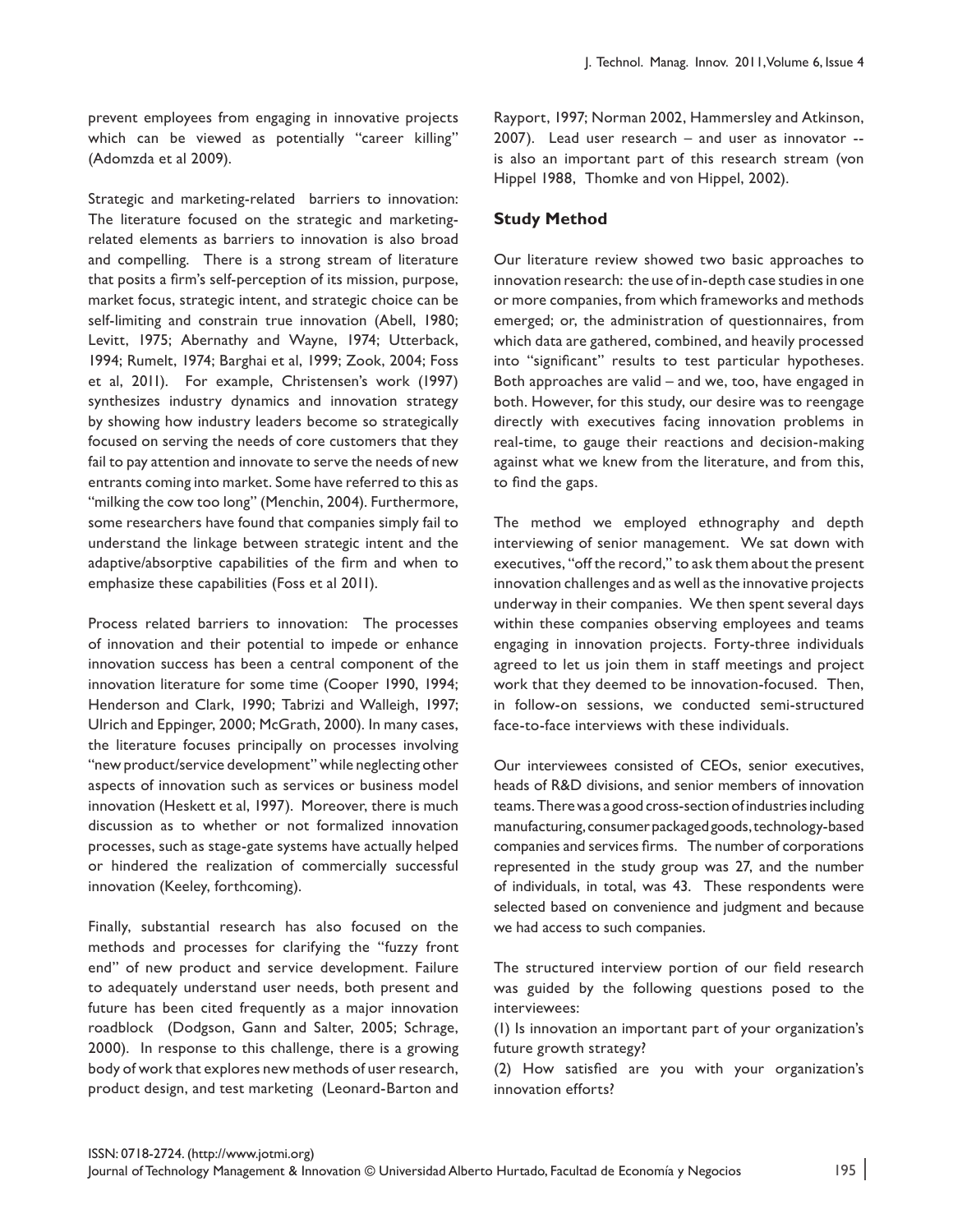(3) Are there any impediments or roadblocks to innovation within your organization that you can identify?

Ethnographic experts and management experts suggest that the use of depth interviews is a grounded theory approach and when conducted properly can provide deep insight into management issues that may not be uncovered through surveys or case methods (Fine, 1993; Hammersley and Atkinson, 2007). Moreover, Snow and Thomas (2007) suggest that this type of field research approach can help describe and explain particular phenomena under investigation. In this case, the concept under study was innovation and/or failure to innovative.

All interviews were recorded, with the respondent's permission. The interviews were then transcribed, analyzed and sorted into response categories. The sorting process sought to categorize responses into basic over-arching themes. Another researcher not involved in the field research independently examined the data and also sorted the data into thematic categories. The result was an inter-rater reliability level of over 95 percent. This approach is consistent with methods advocated by experts in the field ( Perreault and Leigh, 1989; Lofland and Lofland, 1995).

#### **Results: Perceived Impediments to Innovation**

All respondents stated that innovation was a crucial part of their enterprise's growth strategy. Yet, not a single respondent was satisfied with their organization's innovation efforts. As our literature search revealed such a wealth of research on different aspects of innovation, it should be no surprise the executive ethnography revealed a wide range of systemic, enterprise-wide innovation problems. Appendix A provides the profile of respondents participating in the study. (The verbatim responses provided by the respondents can be made available to anyone reading this paper by emailing the contact author).

## **1. No working definition of innovation**

One of the first barriers we discovered was the absence of a shared definition of innovation within each respective company. While almost all of these publicly traded companies used the word "innovation" frequently in their annual reports, and strategic plans, not one executive could actually provide a working definition of innovation that was used throughout their organization. For example, one executive stated, "Our first problem is that we cannot even define innovation." Another said, "We have absolutely no idea what innovation really is." Finally, another revealed, "We talk about innovation but no one understands it."

When we asked why this lack of a clear definition becomes a barrier to effective innovation management, most individuals stated that no clear definition created a major problem when it came to resource allocation. "We say we spend money on innovation, but the reality is that 99.9% of our money goes to incremental developments. We aren't spending any money on real innovation because no one is clear on what that means. We talk a good game, but aren't putting resources into it."

It also became clear that executives struggle defining innovation when it reaches beyond the confines of new product development. Hargadon's ideas (2003) on the evolving ecosystems of industries and the formation of new business models within those ecosystems – iTunes being preeminent example - was readily apparent in a number of the executive interviews. Some of these executives were more fearful of being displaced by a new business model than caught short on a particular technology. Other executives marveled at the ability of industry leaders such as IBM to excel in services while still producing new systems and software. Their companies might master one area of innovation but had failed to master another.

## **2. Cultural antibodies to innovation**

Most executives revealed that innovation was not really a core corporate value. Most pointed to a culture as preached versus a culture as practiced mentality. One stated, "Innovation is really not a culture value here. We say it is, but it isn't." Another said, "We say we value innovation, but we really don't. We do not honor ideas or support risk-taking and everyone knows this. It is corporate schizophrenia and we tolerate it." Another stated, "This organization is not built for innovation, culturally or organizationally." Finally, another executive went a step further. He suggested that creativity and innovation are discouraged at an early age in our society. "Innovation is not supported in our own families or in our schools, how do you expect to build a corporate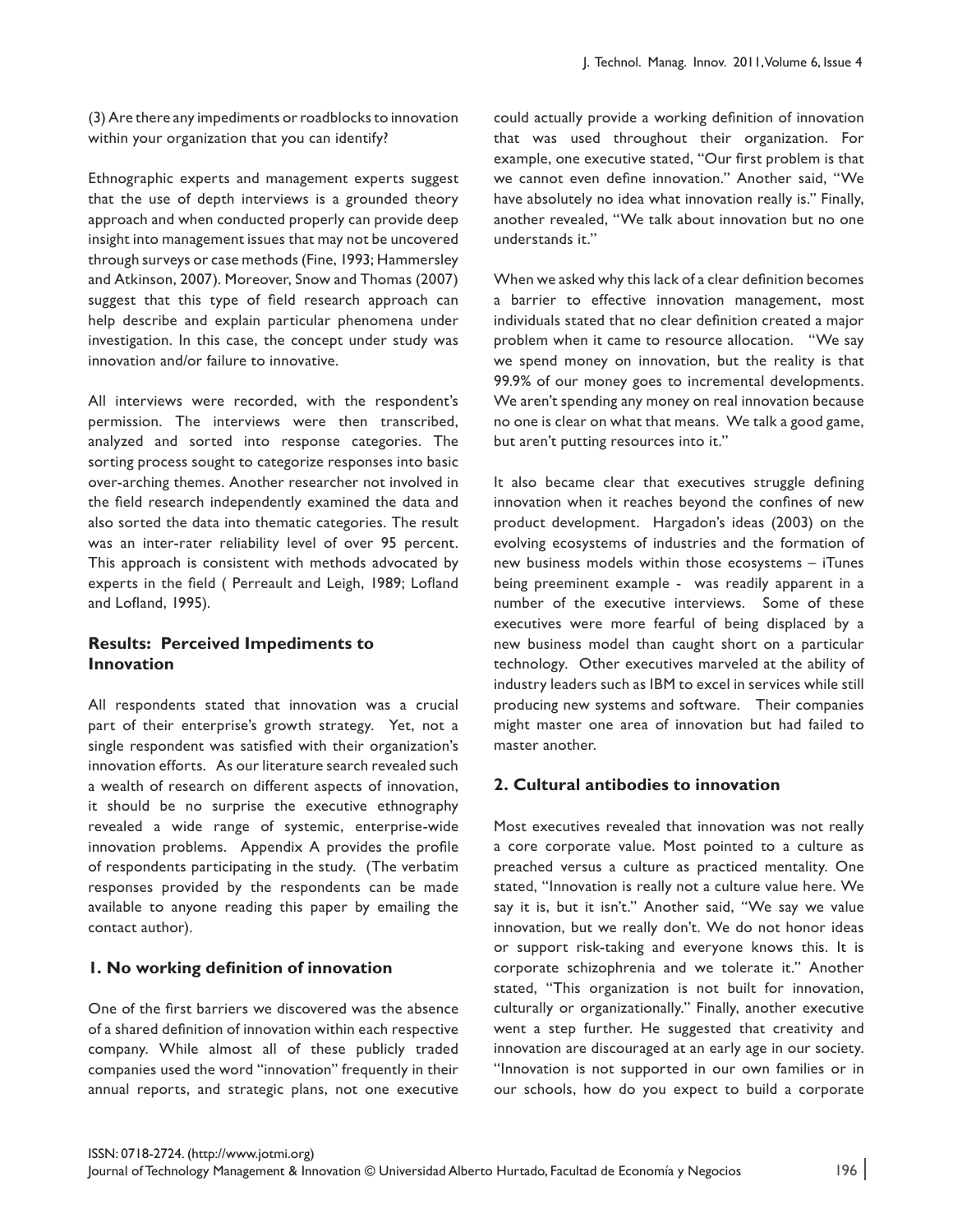culture of innovation when your people have has previous learning that innovation is not valued." In essence, the innovativeness of a company it dependent on its people and if those people do not believe innovation is valued, or do not view themselves as innovative, it is little no wonder may corporate America cannot innovate.

## **3. Personal, Career Risk and Fear**

Deming (1982) stated that in order to optimize the performance of any organization, fear must be removed. Clearly, the notion of fear was a pervasive theme stemming from this research. "There is no reward for being a change agent here," said one executive. Several other executives were quick to point out that fear is a serious impediment to innovation in their organizations. One executive stated, "In this organization you quickly learn not to take a risk. If you do, and lose, in fact, you could lose your head." Another said, "Why would someone be innovative here? If you fail, you get fired." Finally, another executive told us, "When it comes down to it, we are risk-aversive. No one wants to own failure. And, we fail more than succeed with innovation." Yet another said, "new internal ventures are a career killer."

All respondents directly linked these negative associations with innovation as being an obvious, and often impenetrable barrier to new product line, process, and service innovation in their companies.

## **4. The lack of an effective idea management system**

Previous research suggests that a lack of a sound idea management system is an impediment to successful innovation (Wycoff, 2004). Our ethnography confirmed this reality. For example, one executive stated, "Idea generation and idea management, that's our number one problem." Another said, "This organization is bankrupt in terms of ideas. We simply re-try what we have always done." Add executive added, "We either have too many ideas, and a complete lack of focus. Or, we have too few ideas, none of which can survive a simple vetting process." Another stated, "Brainstorming is all we use because we don't have other options." Finally, another says, "We hire consultants and they shove ideas down our throat, ideas we would never implement."

Another executive noted that while his company had an extensive stage-gate system for approved ideas, and a well-defined process for managing intellectual property, ideas that did make it into Stage 1 of the gate system or have patent potential got "lost in the system." He went on to add, "I bet that the hottest new products introduced by our competitors over the past ten years were ideas that got lost here at one time or another. We have thought of everything on the market – but we just haven't acted on anything. We are own worst enemy."

The definition of an "idea" goes beyond simply technology. As noted by one respondent working on consumer products, "We have no lack of new ideas. We have dozens of them. The problem is, we have no clue what these ideas are like as a business, unless they are just extensions. The business uncertainty kills the potential good growth ideas. So instead, all we do incremental innovation. We call it polishing the marbles.

## **5. Either no process, or too much process !**

The participants fell into two camps: their companies had no effective process for innovation development and commercialization, or, an elaborate innovation process that actually limited bolder innovations. Of the former, opinions were strongly held. One executive stated, "There is no system here with regard to innovation." Another stated, "Our biggest problem is building in time for employees to engage in innovation." Yet, past research has indicated that a lack of time a major constraint on corporate innovation is time. Another executive responded saying, "There is absolutely no training provided for people engaged in innovation. The assumption is they will learn the game as they go along." Another executive told us, "It is known that integrated, cross-functional teams are a necessary ingredient for successful innovation but we ignore this reality. It is actually difficult to get our people to be part of such teams." Another executive stated, "Our approach is seat of the pants. Sometimes it works, sometimes it doesn't." One stated, "Our approach is unless you can prove the numbers, no way do you proceed with innovation of any kind." Another added, "If there was a good system we could buy, we would. What is done in-house is ineffective; we simply don't get any positive outcomes"

Representative of the "too much bureaucracy" camp was a remark from one participant: "Our phased approval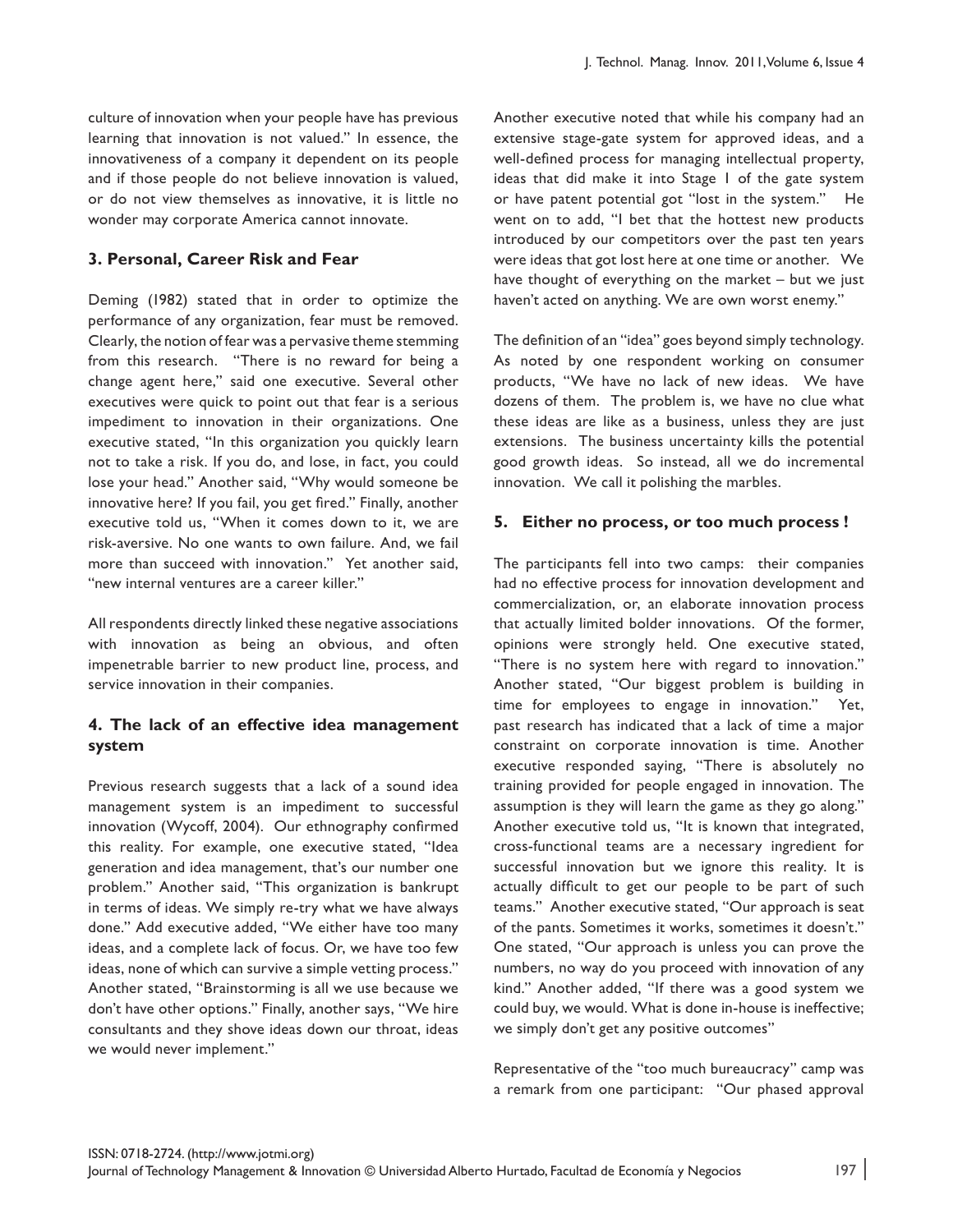system kills off our innovations because of the way the process is designed. The VPs have to sign off at each gate. That simply delays progress; and if you get a "no", there is no chance for a quick fix and approval – everything takes another three months. Plus we have to do it the VPs way, make it only on our own assets or sell it through our sales force. That often limits our innovation so much." Another executive also stated, "This company went from no innovation process at all to a stifling gated system. We can't seem to find a healthy balance." Finally, one executive reported, "We put Stage-gate in place and thought this was the answer. But, people found ways to circumvent it. There was a belief we didn't believe in the system and so people worked their way around it".

## **6. Lack of progressive and equitable rewards to encourage innovation.**

Our research discovered that in most organizations there was simply no reward to encourage innovation. In most cases there were actually disincentives. For example, one executive stated, "There is no incentive to innovative here." There are actually disincentives (it means more work and no extra compensation)." Another added, "Unfortunately, there are no rewards for innovation, particularly financial." Another executive stated, "If you do something innovative and it works, you get to keep your job. If you try something and it doesn't you'll probably lose your job. No one is going to be innovative in this environment." Finally, one executive acknowledged, "Your performance review here never includes innovation".

## **7. Lack of measurement of results from innovation efforts.**

Another major impediment to innovation was a lack of measurement of results from innovation efforts. This creates a vexing situation for people trying to provide justification for expenditures on innovation. For example, one executive said, ""We do not track the results of the innovation spend." Another added, "No one can show a return on innovation dollars spent. So, it is a constant battle to get funds for projects." Just as problematic is the fact that some firms say they measure results from innovation efforts, but the measurement is short-term measurement. For example, one example stated that his firm has a mantra, "Do it quick, measure it quick. If the results are not there, the project is dead." Another executive indicated that, "We try to use the same metrics

for innovation that we do for our established businesses, and that simply does not work." Finally, another executive stated, "Since we do not start with hard measures of success, it is impossible to measure results. So, unless you are politically tied in, you'll have difficulty getting money for innovation and proving the investment was worth it".

# **8. Lack of fundamental understanding of customers and markets.**

Another basic theme that was revealed was that most companies lack a fundamental understanding of their customers and markets. One executive stated, "Our R&D people simply develop stuff and have no clue about whether or not the customers would want it." Another added, "We do not invest in research, really knowing our market. So, it is not surprising we have such a poor record of success with new products." Another respondent said, "Our approach is design it and get it out and hope the customer salutes the flag. It would be much easier, I think, if customer needs were the focus of the effort." Finally, another executive stated, "My organization spends no time or money on upfront research and we end up building things that no one wants".

"Winging it" was not uncommon for highly innovative ideas in our sample companies. As remarked by one individual: "In our company, the only ventures that get funded are those that are, or are presented as, a senior executive's own personal idea. There is no market validation behind it, just gut feel and doing what the boss thinks is cool." This becomes an impediment to a stream of innovation because most often, the boss's idea does not become a commercial success!

## **9. Not acting on opportunities for innovation.**

On the other hand, our research indicated that some companies do have a good understanding of their customers and markets but are unable or unwilling to act on this understanding. For example, one executive stated, "We spent a lot of time talking with customers but then do nothing with the information." Another executive acknowledged, "Our customers will actually ask us for things and we ignore them." Still another executive told us, "I believe a good source of innovation is customer complaints. We get them but we see the complaints as irritants to us and not as opportunities to innovation." Finally, another executive stated, "We've hired consultants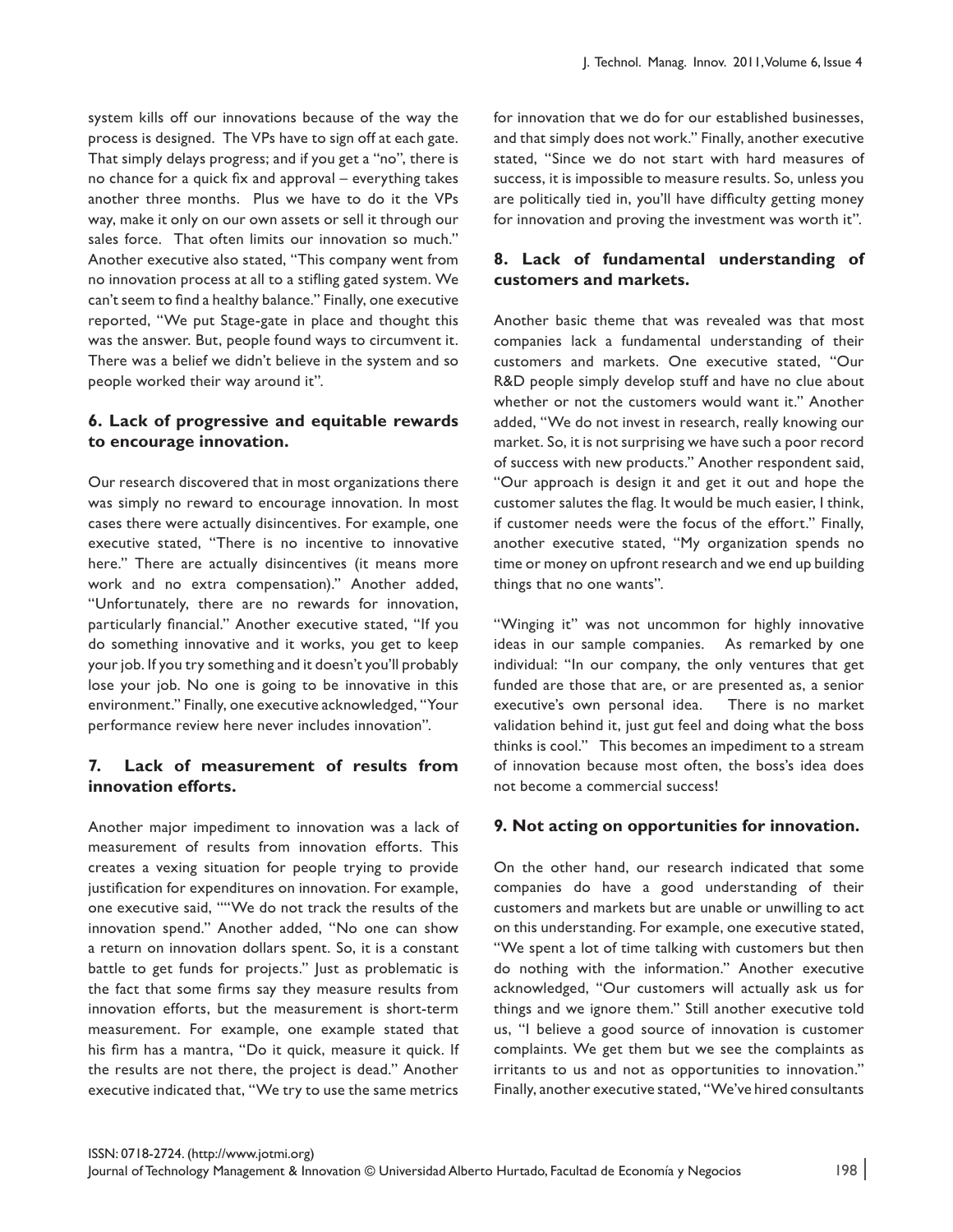in the past who have provided all kinds of opportunities. But, we meet to discuss the findings, and nothing ever resulted from it".

## **10. Focusing on the big hit.**

Many participants spoke about the dichotomy between the focus on the one big hit versus a fixation on incremental development. For example, one executive, stated, "We focus almost exclusively on the next big thing. We talk in terms of huge addressable markets and screen out the rest of the ideas. Our funnel is very narrow and our people realize that unless they have a big project they should shut up and not bother presenting their ideas." The laddering technique we used on this comment revealed why precisely "trying to hit a home run every time" becomes an impediment to innovation. "The home run rarely works. We then lose our appetite for innovation for three years because we have lost so much money." In contrast, another executive said, "Our company never goes for the home run or big hit. Our approach is simple product proliferation. We just add more SKUs but that is not innovation. Our sales team is always coming back reporting that clients need a new product variation, and, of course, we create it. No one stops to determine if this is the right thing to do, what the costs are and what the pay-off will be. We simply end up managing more products. This, in turn, consumes all our time. There is nothing left for true innovation."

## **Conclusions and Implications for Research**

This study was an ethnographic investigation of the meaningfulness of principles from innovation management research for individuals working in mature corporations. The sample size, both in terms of the number of companies and the number of participants, makes this work somewhat exploratory so there is no pretense of statistical validity or reliability here. But close observation and discussion is not a numbers game. Important insights can be gained by working intensely with limited panels – as long as the research participants reflect a target suitable for the research (Hammersley and Atkinson, 2007). In this study, we believe the intensity and panel size were suitable for the purpose.

Much of our work supported that findings of past research: the difficulty of clarifying the "fuzzy front end" of new product and service development; the helpfulness of a systematic process for managing projects through the development pipeline; the utility of multifunctional teams; and the fundamental importance of executive sponsorship for innovations that carry the firm into new markets and new applications.

The multifunctional team area was particularly interesting. All the companies we interviewed viewed constructing innovation teams for workflow improvement as well as new products and services as requiring people from different affected functions. We can only surmise that there has been so much written – and written well -- on the beneficial aspects of multifunctional teams, over such an extended period of time, that forming such teams in now accepted practice for any sort of substantial product or service innovation (Cooper and Kleinschmidt, 1987; Katzenback and Smith, 1993.)

Our work did, however, reveal gaps in the existing research, and that is perhaps its greatest value. The basic definition of the different types of innovation, and how to measure effectiveness for each type of innovative effort, still remains a mystery to senior management. The one exception in our study was a company that rigorously adopted and developed differentiated processes across all of its divisions for Horizon 1 (incremental product line extensions) versus Horizon 2 (adjacent new product line development) versus Horizon 3 (disruptive R&D) efforts. Most executives were as interested in thinking about how new technologies affected the market strategies and business models of their respective corporations. This means that a useful classification scheme for innovation must not only be based on a continuum of incremental to disruptive, but multidimensional in terms of categorizing the market, financial, and organization/business process change that accompany the technology component of a particular innovation.

The management of new ideas – be they new product concepts, new service concepts, or new business model concepts – also emerged as a major gap in terms of being much needed but not well understood by our participants (Teece, 2000; Van de Ven, A. H., & Engleman, 2004). "Knowledge management" as applied to R&D also remains vague, at best (Armbrecht et.al, 2001, McDonough et. al. 2008). No company – even two leading information technology companies in our sample that develop and market commercial knowledge management software –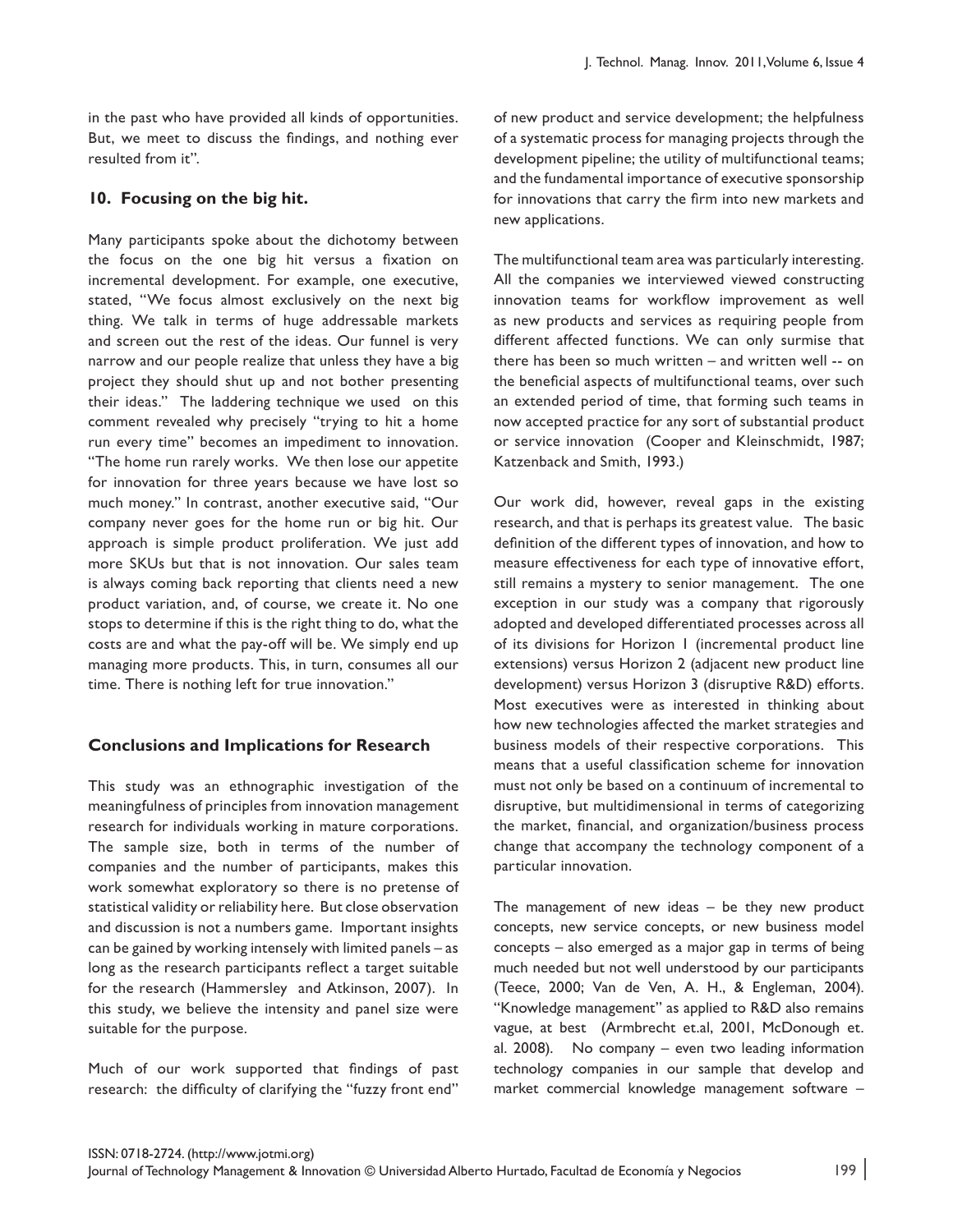was able to express a structure for classifying, categorizing, storing, and nurturing innovative ideas on an enterprise level.

A systematic study of the appropriateness and efficacy of business processes for innovation in mature companies is also much needed. Much of the accepted wisdom on managing the new product development process comes from the original research by Cooper (1990), and advanced by McGrath (2000). During our interviews, all companies with sales over \$500 million annually had adopted a formalized "stage gate system," often initially implemented by a consultancy. These business processes had been adapted over time – some simplified, and others, growing more complex over time. Interesting, however, with but several exceptions, all executives specifically questioned the efficacy of their management processes for innovation that was not incremental in nature. A number of executives indicated that their stage-gate processes de-energized innovation within their companies because of all the "checklists and paperwork" associated with the methodology. Even Cooper (2008) himself, in recent writings, has posited a simplified stage-gate for more venturesome innovation efforts. Understanding the balance of control in the face of uncertainty for different types of innovation would appear to be a worthy objective for future research. Is a structured control system always needed for new product, service, or technology development? If so, how much structure, report outs, and executive gates are appropriate, and associated with successful outcomes on a normative basis?

Our executive ethnography also showed that senior management is thinking broadly about innovation, perhaps more so than the innovation management academe. For our interviewees, rarely was the attention solely on a technology "bit or byte," but rather, on the implication of the technological innovation "for the business." The executives with whom we spoke also viewed "business model" as much more than pure financials. Instead, the consensus definition of the business model was how their company participated across the value chain of its commercial offerings – range from raw materials supply, to conversion and assembly, to route to market, with revenue and margin implications all along the way. Our research also revealed that he higher the rank of the interviewee, the greater the concern and sometimes, the confusion, for understanding the business model implications of innovation. "How we make money doing what we do" in a company becomes the established context for conceiving and evaluating new product, processes, and services ideas. Any idea that challenges or requires change to that paradigm tends to die. While business model concepts and cases have been published, normative research that connects a taxonomy of business models with different types of innovation has yet to appear. Such research might help break through the greatest barrier to innovation: how company leaders view the next generation of their businesses, and the investment requirements in technology, marketing, and new organizational capabilities needed to achieve that goal.

#### **References**

ABELL, D. (1980). Defining the Business. Englewood Cliffs, NJ: Prentice-Hall.

ABERNATHY, W. and Wayne, K. (1974). Limits of the learning curve. Harvard Business Review, September-October, 109-118.

ADOMZDA, G. Allen, M., and Meyer, M.H. (2009). HR practices in corporate ventures: Insights for the field. Working Paper: Northeastern University, Boston, MA, January.

ARMBRECHT, F., Chapas, R., Chappelow, C; Farris, G.; Friga, P.; Hartz, C.; McIlvaine, M.; Postle, S.; Whitwell, G. (2001). Knowledge management in research and development. Research Technology Management, 44 (4), 28-48.

ASSINK, M. (2006). Inhibitors of disruptive innovation capability: a conceptual model. European Journal of Innovation Management, 9 (2), 215-233.

BAGHAI, M., Coley, S., and White D. (1999). The Alchemy of Growth: Practical Insights for Building the Enduring Enterprise. Cambridge, MA: Pereus Books.

BAIRD, F., Moore, C. and Jagodzinski, A. (2000). An ethnographic study of engineering design teams at Rolls-Royce aerospace. Design Studies, 21 (4), 333-355.

BURCHARTH, A. and Ulhoi, J. (2011). Structural approaches to organizing for radical innovation in established firms. International Journal of Entrepreneurship and Innovation, 12, (2) 117-126.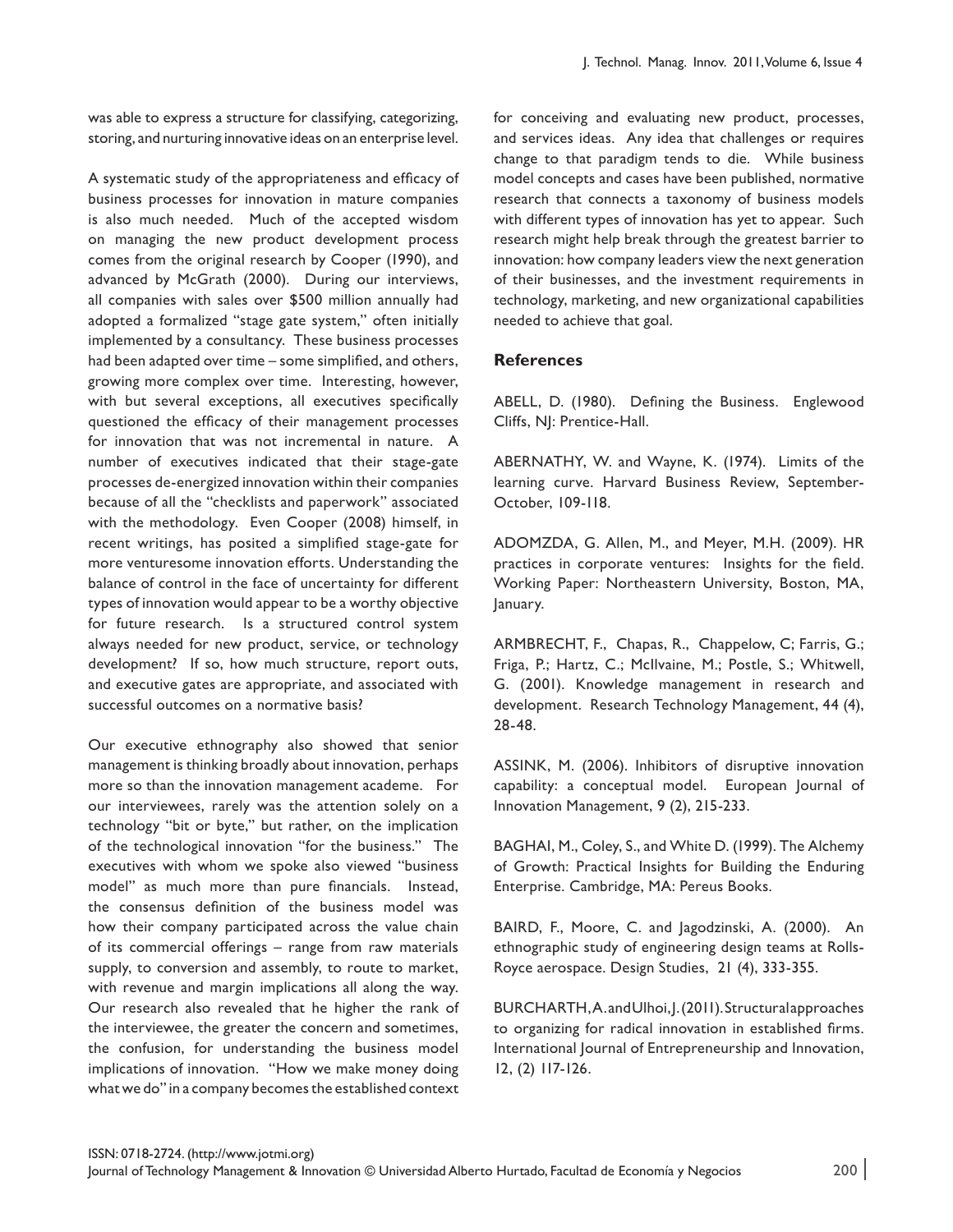CHRISTENSEN, C. (1997). The Innovator's Dilemma. Boston, MA: Harvard Business School Press.

COHEN, W. and Levinthal, D. (1990). Absorptive capacity: A new perspective on learning and innovation. Administrative Science Quarterly, 35 (1), 128-152.

COOPER, R.G. (1990). Stage-Gate systems: A new tool for managing new products. Business Horizons, May June, 44-54.

COOPER, R.G. and Kleinschmidt, E. (1994). Determinants of timeliness in product development. Journal of Product Innovation Management, 11 (4), 381-396.

COOPER, R.G. (2008). Perspective: The Stage-Gate idea to launch process – Update, what's New, and NexGen systems. The Journal of Product Innovation Management, 25 (3), 213-232.

DEMING, E. (1982). Out of Crisis. Cambridge, MA: MIT Press.

DODGSON, M., Gann, D, & Salter, A. (2005). Think, Play, Do: Technology and Organization in the Emerging Innovation Process. Oxford, NY: Oxford University Press.

FINE, G. (1993). Ten lies of ethnography. Journal of Contemporary Ethnography, 22, 267-294.

.

FOSS, L., Lakovleva, T., Kichul, J., Oftedal, E., and Solheim, A. (2011). Taking innovation to market: The role of strategic choice and the evolution of dynamic capabilities. International Journal of Entrepreneurship and Innovation, 12 (2) 105-116.

FOSTER, R. (1986). Innovation: The Attacker's Advantage. New York: Summit Books.

FOSTER, R. and Kaplan, S. (2001). Creative Destruction, From Built-to-Last to Built-to-Perform. London, UK: Pearson Education Limited.

GERTSNER, L. (2001). Who Says Elephants Can't Dance. New York, NY: HarperBusiness.

HAMMERSLEY, M. and Atkinson, P. (2007). Ethnography: Principles in Practice. London, UK: Routledge.

HENDERSON, R. and Clark, K. (1990). Architectural innovation: The reconfiguration of existing product technologies and the failure of established firms. Administrative Science Quarterly, 35, 9-30.

HESKETT, J., Sasser, W. And Schlesinger, L (1997). The Service Profit Chain. New York: The Free Press.

KANTER, R. (2006). Innovation: The classic traps. Harvard Business Review, November, 73-83.

KATZENBACK, J., and Smith, D. (1993). The Wisdom of Teams: Creating the High-Performance Organization. New York: Harper Business.

KEELEY, L. (forthcoming). The Taming of the New.

LANE, P, Lubatkin, M. (1998). Relative absorptive capacity. Strategic Management Journal, 19, 461–477.

LEONARD-BARTON, D. (1992). Core capabilities and core rigidities: a paradox in managing new product development. Strategic Management Journal, 13, (8), 111- 25.

LEONARD-BARTON, D. and Rayport, J. (1997). Spark innovation through empathic design. Harvard Business Review, Nov-Dec, 102-113.

LEVITT, T. (1975). Marketing myopia. Harvard Business Review, Sept-Oct.

LOFLAND, J., and Lofland, L. (1995). Analyzing Social Settings: A Guide to Qualitative Observation and Analysis. Belmont, CA: Wadsworth

MCDONOUGH III, E., Lin, H, Berdrow, I, and Zack, M. ( 2008). Integrating innovation style and knowledge into strategy. Sloan Management Review, 50 (1), 53-58.

MCGRATH, M. (2000). Product Strategy for High Technology Companies. Burr Ridge, IL: McGraw Hill.

MENCHIN, S. (2004). Why big companies can't invent. Technology Review, May, 56-59.

NORMAN, D., (2000). The Design of Everyday Things. New York: Basic Books.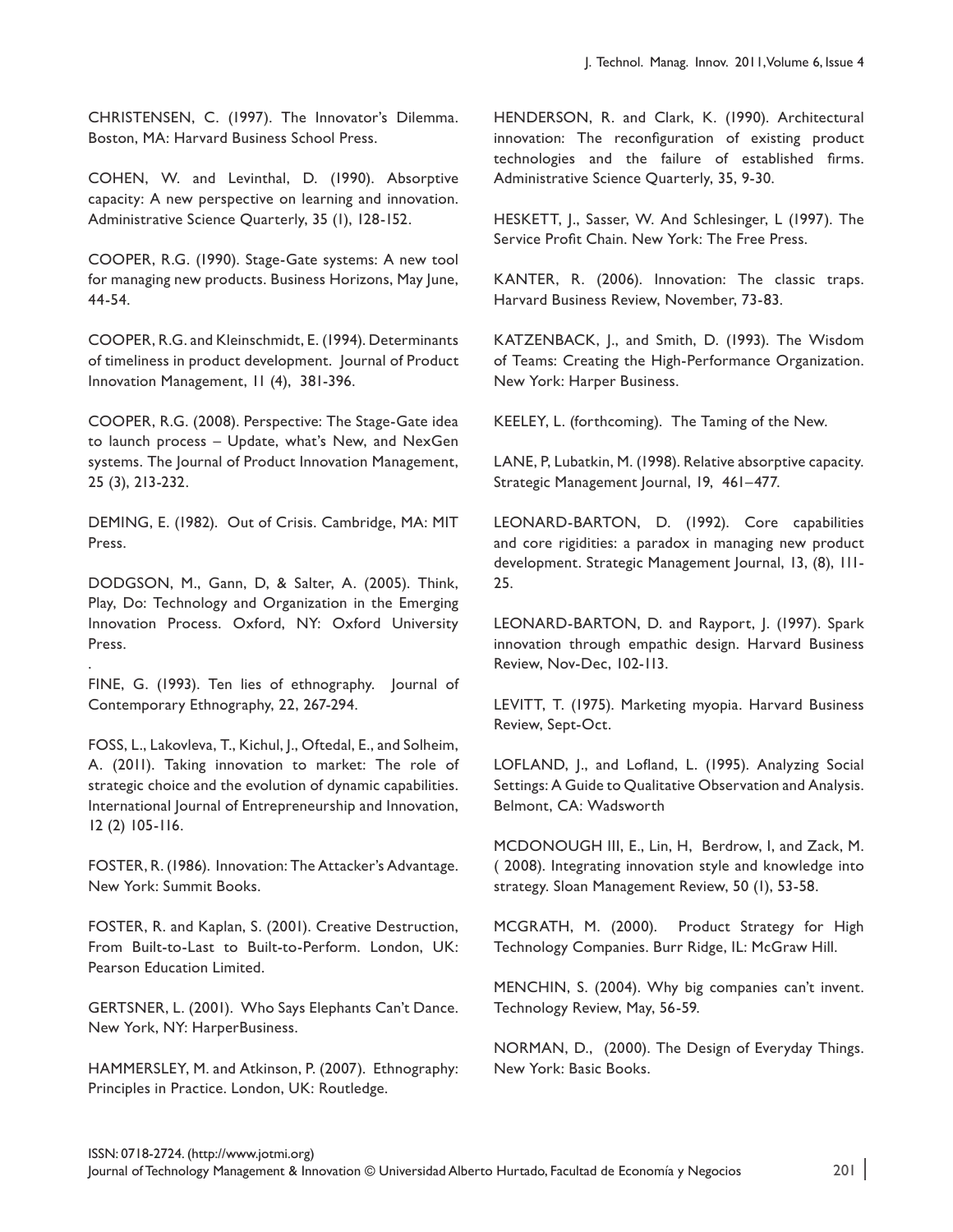PERREAULT, W, and Leigh, L. (1989). Reliability of nominal based data on qualitative judgments. Journal of Marketing Research, 26, May, 86-97.

RUMELT, R. (1974). Strategy, Structure, and Economic Performance. Boston, MA: Harvard Business School Press.

SCHRAGE, M. (2000). Serious Play: How the World's Best Companies Simulate to Innovate. Boston, MA: Harvard Business School Press.

SHARMA, A. (1999). Central dilemmas of managing innovation in large firms. California Management Review, 41 (3), 146-64.

SHILLING, M.A. and Hill, C.W. (1998). Managing the new product development process: strategic imperatives. Academy of Management Executive, 12 (3), 67-81.

SNOW, C. and Thomas, J. (2007). Field research methods in strategic management: Contributions to theory building and testing. Journal of Management Studies, 31, (4), 457-480.

TABRIZI, B. and Walleigh, R. (1997). Defining nextgeneration: An inside look. Harvard Business Review, November-December, 116-124.

TEECE, D. (2000). Managing Intellectual Capital: Organizational, Strategic, and Policy Dimensions. Oxford, UK: Oxford University Press.

THOMKE, S. and von Hippel, E. (2002), Customers as innovators: A new value to create value. Harvard Business Review, 80, (44), 74-81.

TUCKER, R.B. (2002). Driving Growth through Innovation: How Leading Firms are Transforming their Futures. CA: Berrett-Koehler.

TUSHMAN, M. & O'Reilly, C., (1997). Winning Through Innovation. Boston, MA: Harvard Business School Press.

ULRICH, K. and Eppinger, S. (2000). Product Design and Development, 2nd Edition. Chicago, IL: Irwin/McGraw-Hill.

UTTERBACK, J. (1994). Mastering the Dynamics of Innovation. Boston, MA: Harvard Business School Press.

VAN DE VEN, A. H., & Engleman, R. (2004). Central problems in managing corporate innovation and entrepreneurship. In Advances in Entrepreneurship, Firm Emergence and Growth, 7. Greenwich, CT: JAI Press.

VON HIPPEL, E., (1988). The Sources of Innovation. Oxford, UK: Oxford University Press.

WYCOFF, J. (2004). The Big Ten Innovation Killers. CA: Innovation Network.

ZAHRA, S. and George, G. (2002). Absorptive capacity: A review, reconceptualization, and extension. Academy of Management Review, 27 (2), 185-203

ZOOK, C. (2004). Beyond the Core: Expand your Market without Abandoning your Roots. Boston, MA: Harvard Business School Press.